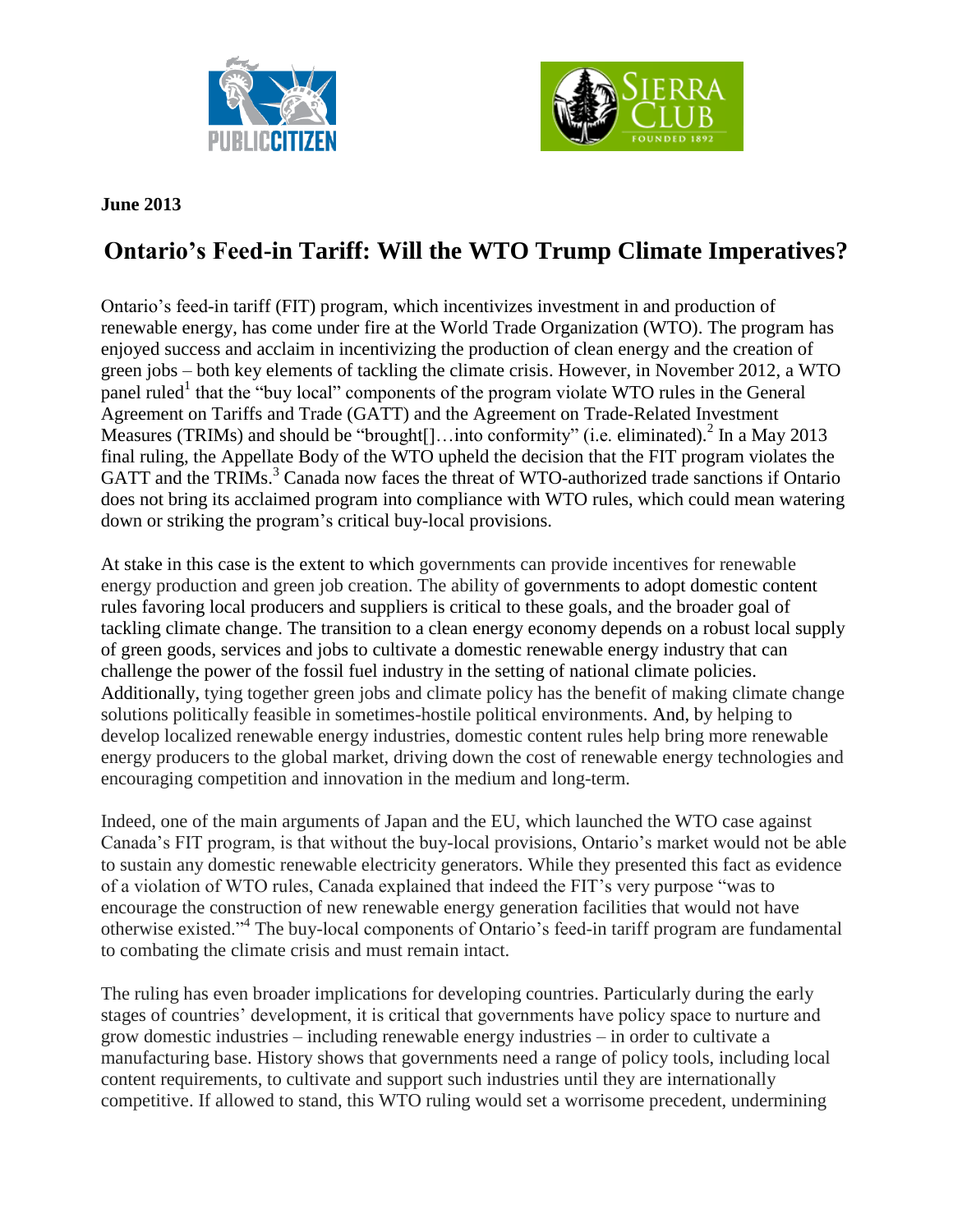the tools available to developing country governments to develop the renewable energy industries necessary to stabilize the climate.

It is also important to note that this decision follows a trend of anti-environment and anti-consumer rulings at the WTO. In May 2012, for example, the WTO found that voluntary "dolphin-safe" tuna labels, which allow consumers to choose to buy tuna that was caught without using fishing practices that kill dolphins, discriminate against Mexico's tuna industry. Just one month later, in June 2012, the WTO ruled against the highly popular U.S. program of country-of-origin labeling (COOL) for meat, which allows American consumers to know where their food is coming from and helps health regulators track food safety issues.

The case of Ontario's FIT program may be part of another worrying trend: the rise of international trade disputes that target renewable energy and climate policies. As the WTO panel handed down its ruling against Ontario's FIT local content rules, for example, China initiated a dispute against the EU and certain member states over the domestic content rules in their feed-in tariff programs.<sup>5</sup> And the United States, on February  $6<sup>th</sup>$ , initiated a WTO complaint against India's use of domestic content rules in its solar industry.  $\stackrel{\circ}{\circ}$  Tragically, climate policies may increasingly be judged at the WTO and other venues based on narrow interpretations of trade law rather than climate science, climate economics and urgent public interest objectives.

This brief, which explains Ontario's FIT program and the challenges launched against it at the WTO, should be read within this context.

## **Ontario's Renewable Energy Incentives Program**

Ontario's renewable energy incentives program, which utilizes a feed-in tariff, was established under the Green Energy and Green Economy Act of 2009, and is administered by the Ontario Power Authority (OPA). The primary objective of the program is "to facilitate the increased development of Renewable Generating Facilities of varying sizes, technologies and configurations…"<sup>7</sup> while creating jobs and a stronger local economy.<sup>8</sup>

The program guarantees that OPA will procure electricity generated by wind and solar at a preferential 20-year purchase price per kilowatt-hour. For wind and solar generators, for example, the guaranteed purchase price ranges from 13.5 - 19 Canadian cents per kilowatt-hour (cents/kWh) and 44.3 - 80.2 cents/kWh respectively. By contrast, the market rate in Ontario for electricity was 3.79 cents/kWh on average in  $2010$ .<sup>9</sup>

Realizing that combating the climate crisis and transitioning to a clean energy economy must include localizing production and creating green jobs, the government of Ontario stipulated that to qualify for the guaranteed renewable-energy purchase price, electricity generating firms must have a certain percentage of their project costs – 50% for wind power projects over 10kW and 60% for solar photovoltaic projects – originate from Ontario. $^{10}$ 

A two-year review of the FIT program highlights economic benefits and green job creation, citing that the program brought in "more than \$27 billion in private sector investment, welcomed more than 30 clean energy companies to the province, created more than 20,000 jobs and is on track to create 50,000 jobs."<sup>11</sup> By March 2012, the FIT program had contracted 4,600 megawatts of renewable energy.<sup>12</sup> This includes a 2,500-megawatt agreement with a Korean Consortium of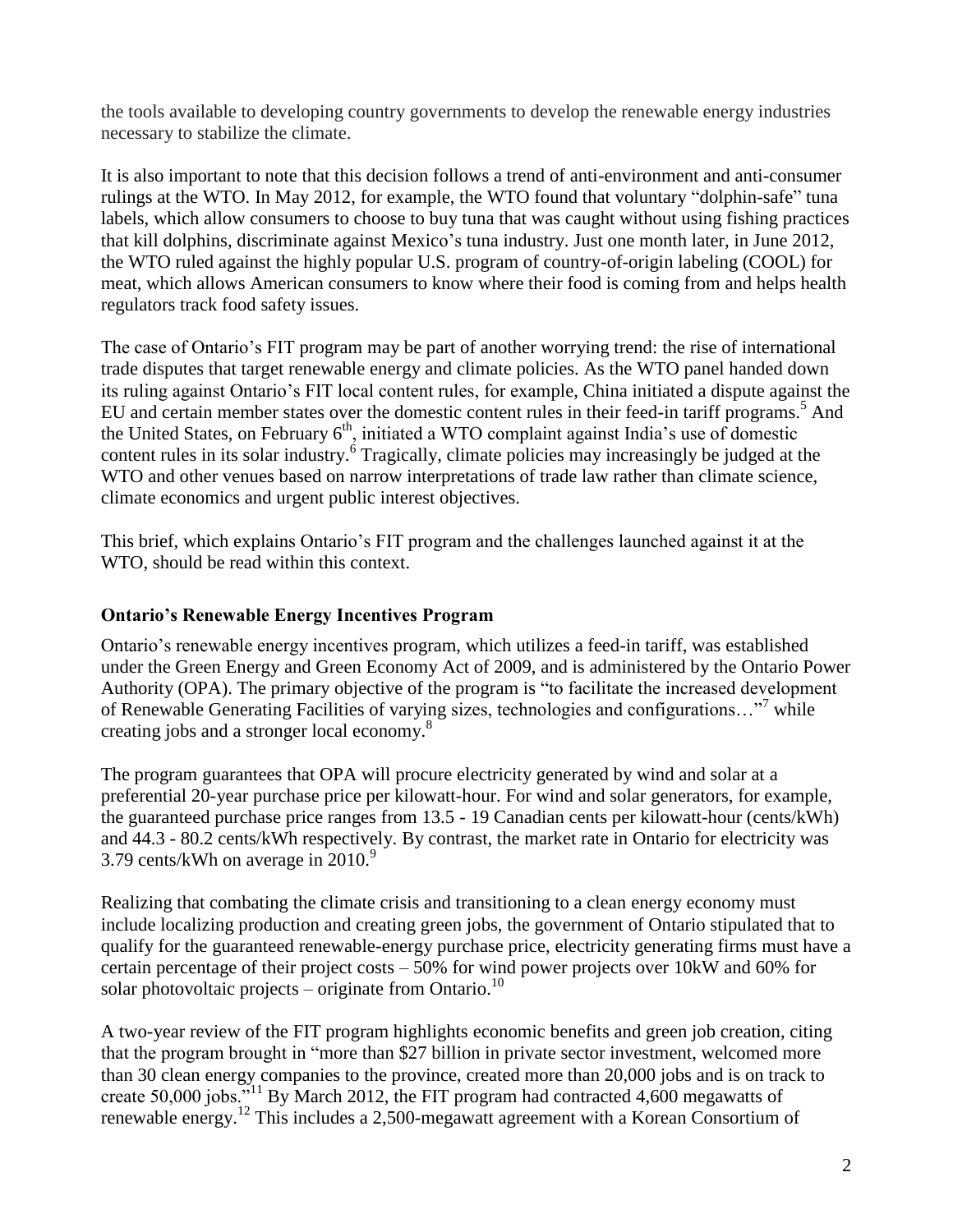Samsung C&T and Korea Electric Power Corporation<sup>13</sup> for the development of a renewable energy generation project as well as the production of solar inverters, wind turbines and blades, all made in Ontario.<sup>14</sup> Samsung's \$7 billion investment – the single largest investment in the FIT program – in addition to investments from other foreign firms including Siemens and Automation Tooling Systems,<sup>15</sup> demonstrates that Ontario's program does not exclude foreign investment.

#### **Japan and the EU Challenge Ontario's Program at the WTO**

Japan and the EU respectively launched claims at the WTO challenging Ontario's FIT program in June 2011 and January 2012.<sup>16</sup> Japan and the EU claimed that the program discriminates against foreign renewable energy products through its buy-local rules and, as such, violates provisions in the GATT and related provisions in the TRIMs of the WTO. They also alleged that the program constitutes a subsidy that violates the Agreement on Subsidies and Countervailing Measures (SCM).

Japan and the EU claimed that the buy-local rules are inconsistent with Canada's obligations under Article III:4 of the GATT. This "national treatment" provision states that products from a WTO member country (e.g. Japan) must receive treatment "no less favorable" than products of national origin<sup>17</sup> (e.g. those produced in Canada). Relatedly, the EU and Japan stated that the domestic content measures are inconsistent with Article 2.1 of the TRIMs, which states that no member shall apply investment measures that violate Article III of the GATT.

The EU and Japan also claimed that the program's provisions are a WTO-illegal subsidy under Articles 3.1(b) and 3.2 of the SCM Agreement. They argued that the FIT constitutes a prohibited subsidy because it is "contingent upon the use of equipment for renewable energy generation facilities produced in Ontario over such equipment imported from countries such as Japan."<sup>18</sup>

# **Canada Defends the Legality of the FIT**

Canada argued that its government-initiated and administered feed-in tariff program is a government procurement policy designed to ensure the affordable generation of clean energy in Ontario, and, as such, is not subject to the non-discrimination requirements of Article III of the GATT. To defend its case, Canada pointed to GATT Article III:8(a) which states that "the procurement by governmental agencies of products purchased for governmental purposes" is not subject to the obligations of GATT Article III.<sup>19</sup> In this case, Canada stated, the government purpose for the FIT was to "secure the supply of adequate and reliable electricity from clean sources."<sup>20</sup> Canada argued, therefore, that the FIT program should not be subject to the GATT national treatment requirements or the TRIMs provision cited by Japan and the EU.

# **The Position of the United States**

The United States weighed in on this case by filing a third-party submission supporting the claims that Ontario's program violates WTO rules. In its submission, the United States claimed that Ontario's measures put imported renewable energy equipment at a competitive disadvantage and, as such, constitute a violation of GATT national treatment rules unless the program can be shown to meet the Article III:8(a) exception as a qualifying governmental procurement measure. However, the United States rejected this exception, arguing that Canada had used an "overly broad" interpretation of the GATT in stating that its FIT program was an exempted government procurement policy.<sup>21</sup>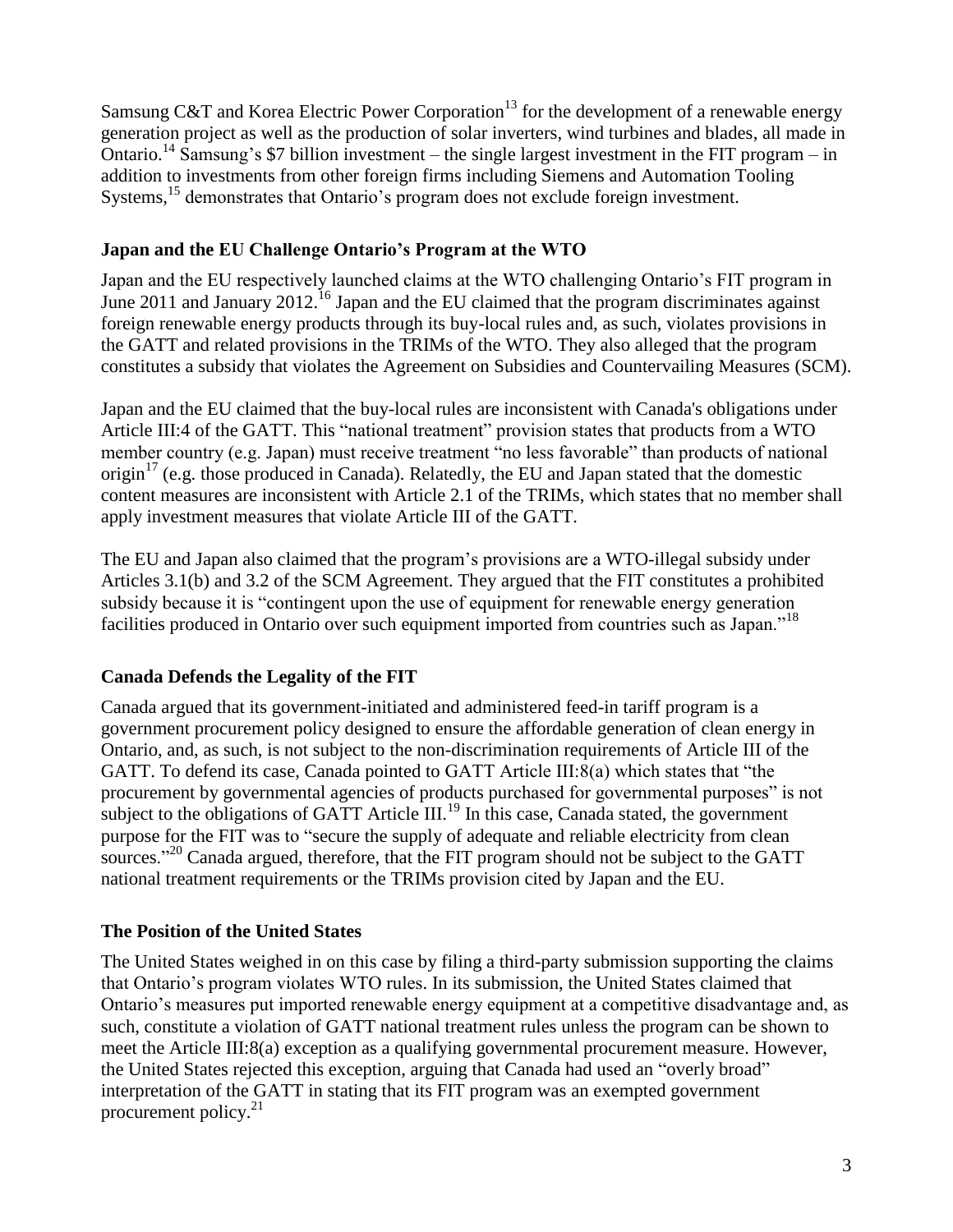## **The WTO Ruling**

In its November 2012 ruling, the WTO panel found that, as alleged by Japan and the EU, the domestic content requirements in Ontario's program violate Article III.4 of the GATT by granting more favorable treatment to renewable energy equipment produced in Ontario than to renewable energy equipment produced abroad. Therefore, the panel also found that the FIT provisions violate Article 2.1 of the TRIMs as an investment measure inconsistent with GATT Article III:4.<sup>22</sup>

The panel did not agree with Canada's argument that its feed-in tariff program was a government procurement policy not subject to the anti-discrimination clauses of the GATT. This is because the panel found that the Ontario's government purchase of electricity was "with a view to commercial resale," since the procured electricity was then sold to Canadian customers, as is standard for publicly utilities.<sup>23</sup> Under GATT Article III, the only way that a government can favor domestic products in procurement policies is if the procurement is "not with a view to commercial resale."<sup>24</sup>

The panel's interpretation is worrisome for clean energy policies. It means that a public utility's procurement of electricity from a electricity generator – as long as it charges a fee for usage of the electricity – is not, under the WTO, considered government procurement and will not, therefore, be exempt from GATT Article III national treatment obligations. If the vast majority of the world's public energy utilities, which indeed charge fees for electricity, are seen as being obliged to comply with GATT restrictions against local sourcing for electricity generation, then WTO rules present an enormous hurdle to the transition to a clean energy economy.

Importantly, the majority of the panel found that Japan and the EU did not establish the existence of a WTO-prohibited subsidy. Japan and the EU tried to argue that the FIT program paid renewable energy generators more per kilowatt-hour than they would have received in a hypothetical electricity market that was free from government intervention (one way to measure a subsidy). But the majority of the panel found that Japan and the EU did not correctly estimate what the price would have been without government intervention and thus failed to accurately calculate a subsidy. Furthermore, the panel majority found that an electricity market devoid of government involvement was an unfair comparison, given that it would probably be impossible for Ontario to provide electricity to consumers without any government assistance. As such, they concluded that Japan and the EU had failed to meet the burden of proof of a WTO-prohibited subsidy.<sup>25</sup> However, having already found that the FIT program violated the WTO's GATT and TRIMs, the panel did not need to find a subsidy violation, or any other violation, to ask Canada to "bring its measures into conformity with its obligations under the WTO. $^{226}$ 

Canada, Japan, and the EU appealed certain parts of the panel decision. In May 2013, the WTO Appellate Body (AB) issued the WTO's final ruling on the case. While the AB upheld the basic decision that Canada's innovative clean energy and green jobs program violates GATT and TRIMs rules, the details of their reasoning differed.<sup>27</sup>

Most importantly, with respect to Canada's argument that its feed-in tariff program is a government procurement policy and not subject to the anti-discrimination clauses of the GATT, the AB went even further than the panel in rejecting Canada's defense. The AB proclaimed that while the product being procured is electricity, the product targeted by the buy-local provisions is electricitygeneration equipment. The AB used this argument to deem Canada's procurement defense as irrelevant, and to judge the FIT program as a violation of WTO rules.<sup>28</sup>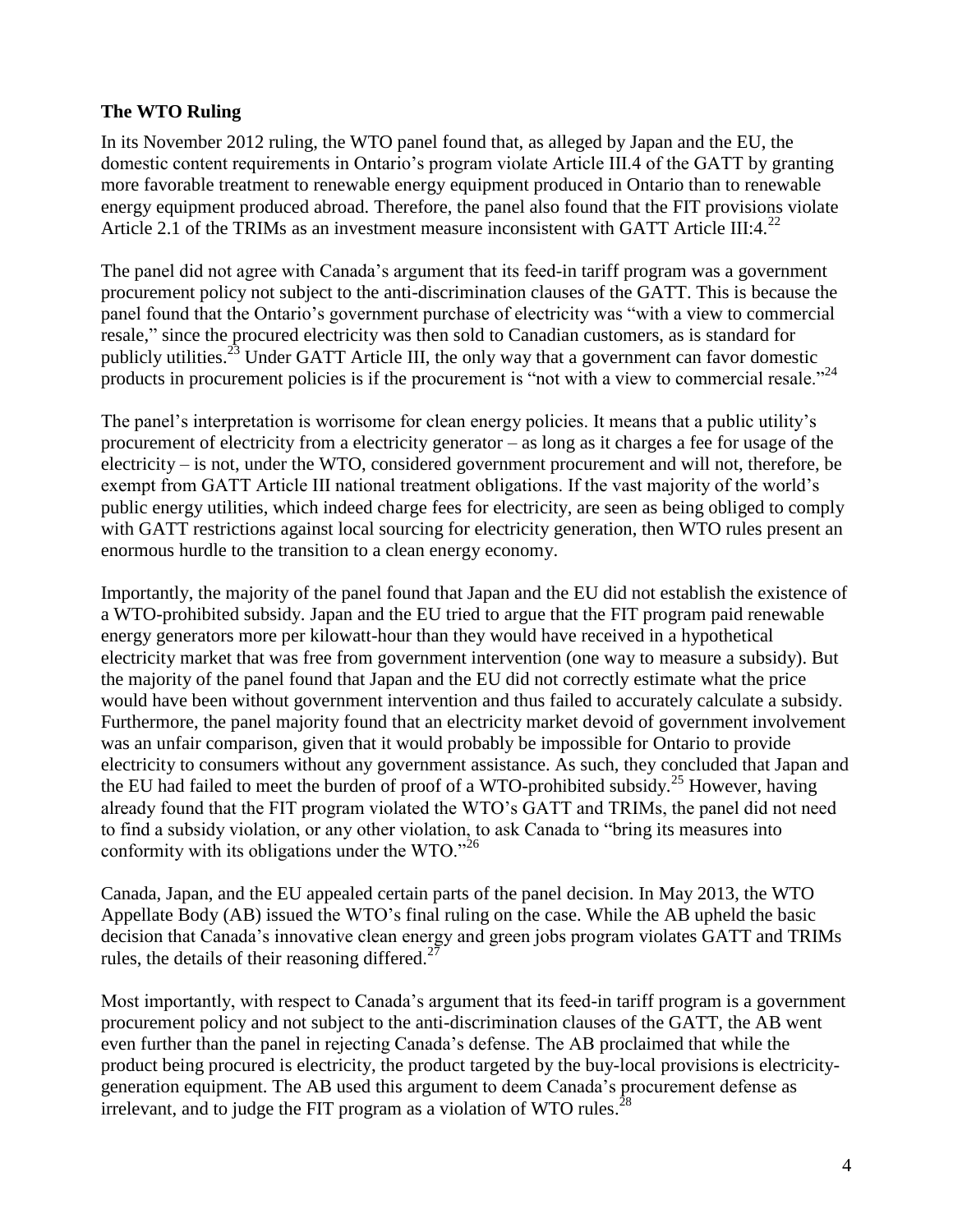According to the AB's rationale, governments cannot, under WTO rules, establish buy-local policies for the equipment or other goods used to produce energy or other government-purchased services. That is, while WTO rules could potentially allow governments to require that solar cells or wind turbines be locally produced when directly buying such equipment, they do not permit governments to establish the very same requirement for equipment used to generate governmentprocured electricity. Indeed, under the AB's logic, WTO rules may not only bar buy-local policies for the production of wind turbines, for example, but also for the steel, motors or parts used to make the turbines, so long as the government is not directly purchasing those goods but rather the energy they generate. Since many of the world's public energy utilities procure electricity rather than electricity-generating equipment, this bizarre logic implies that WTO rules widely restrict governments' ability to use buy-local incentives to facilitate the transition to a clean energy economy.

#### **Conclusion**

As climate change reaches catastrophic tipping points, it is critical that governments have the ability to put in place policies to address the crisis. Ontario's feed-in tariff program, which seeks both to reduce greenhouse gas emissions and create green jobs, should serve as a model for other countries.

This ruling signals that it is WTO-illegal for a public utility to set local production requirements that are necessary to transition to a clean energy economy. Given the dire impacts of the climate crisis that the WTO itself has acknowledged,  $^{29}$  it is imperative that WTO rules offer sufficient flexibility to allow nations to grow their renewable energy industries so as to effectively tackle climate change.

Ontario's program strives to accomplish the inseparable goals of incentivizing the clean energy transition necessary to combat the climate crisis, and incentivizing an economic transition to a green economy. The successful program and others like it must not be hampered by the WTO.